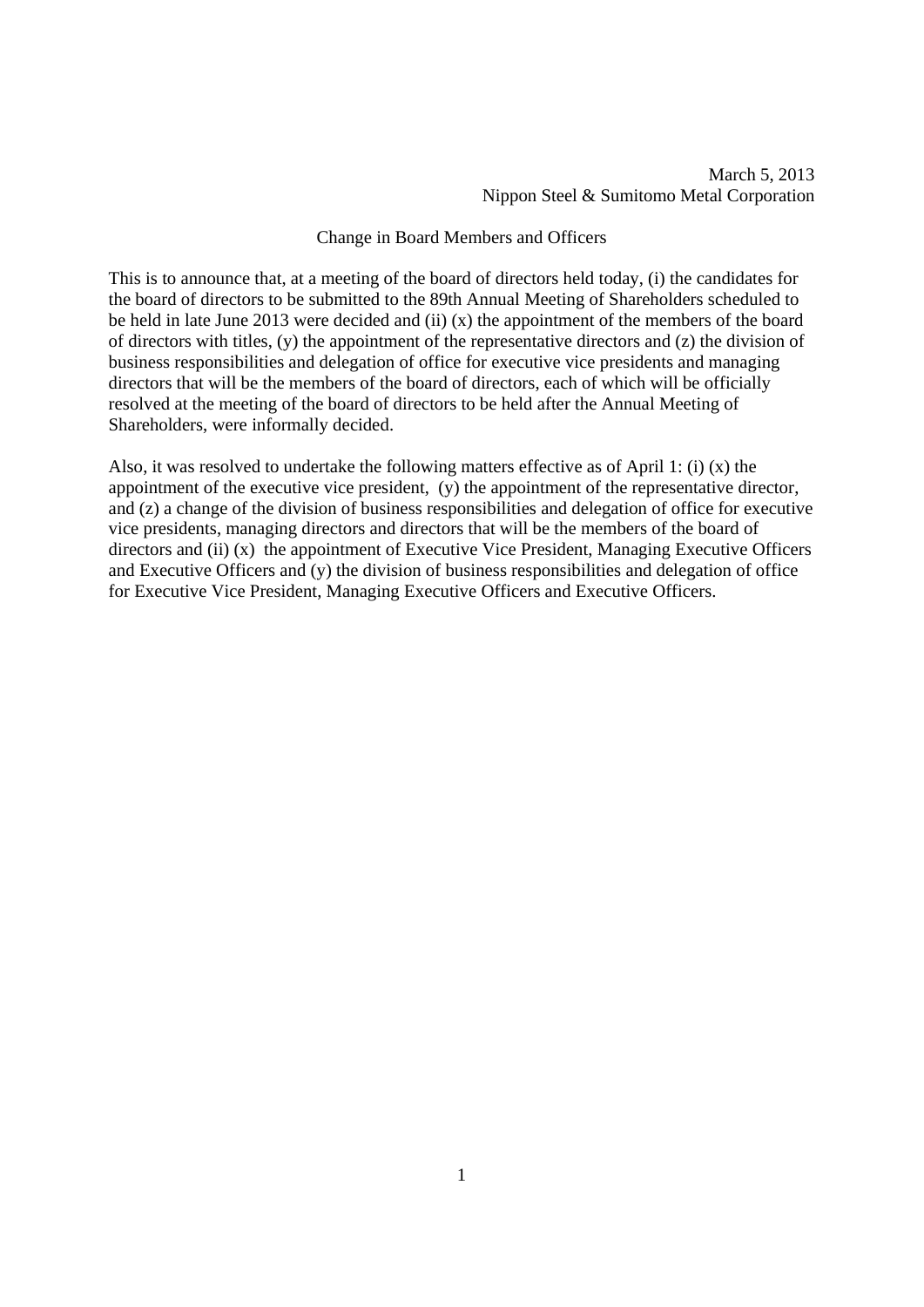I. Candidates for Members of the Board of Directors to be Submitted to the 89th Annual Meeting of Shareholders (scheduled for late June 2013)

(The appointment of the members of the board of directors with titles, the appointment of the representative directors and the division of business responsibilities and delegation of office for executive vice presidents and managing directors that will be the members of the board of directors will be officially resolved at the meeting of the board of directors to take place after the 89th Annual Meeting of Shareholders.)

| Name             | Title (planned)                                                | <b>Division of Business</b><br>Responsibilities and<br>Delegation of Office (planned)                                                                                                                                                                                                                                          |
|------------------|----------------------------------------------------------------|--------------------------------------------------------------------------------------------------------------------------------------------------------------------------------------------------------------------------------------------------------------------------------------------------------------------------------|
| Shoji MUNEOKA    | Representative Director,<br>Chairman and CEO                   |                                                                                                                                                                                                                                                                                                                                |
| Hiroshi TOMONO   | Representative Director,<br>President and COO                  |                                                                                                                                                                                                                                                                                                                                |
| Syuichiro KOZUKA | Representative Director and<br><b>Executive Vice President</b> | Project Leader, Wuhan Tin<br>Mill Project<br><b>Overseas Business</b><br>$\bullet$<br>Development; Overseas<br>Offices<br>Cooperating with<br>$\bullet$<br><b>Executive Vice President</b><br>S. Higuchi on Pipe & Tube<br>Cooperating with<br>$\bullet$<br><b>Executive Vice President</b><br>M. Iwaki on Usiminas<br>Project |
| Kosei SHINDO     | Representative Director and<br><b>Executive Vice President</b> | General Administration;<br>$\bullet$<br>Legal; Internal Control $\&$<br><b>Audit</b> ; Business Process<br>Innovation; Human<br>Resources; Environment<br>Cooperating with<br>٠<br><b>Executive Vice President</b><br>M. Iwaki on Safety                                                                                       |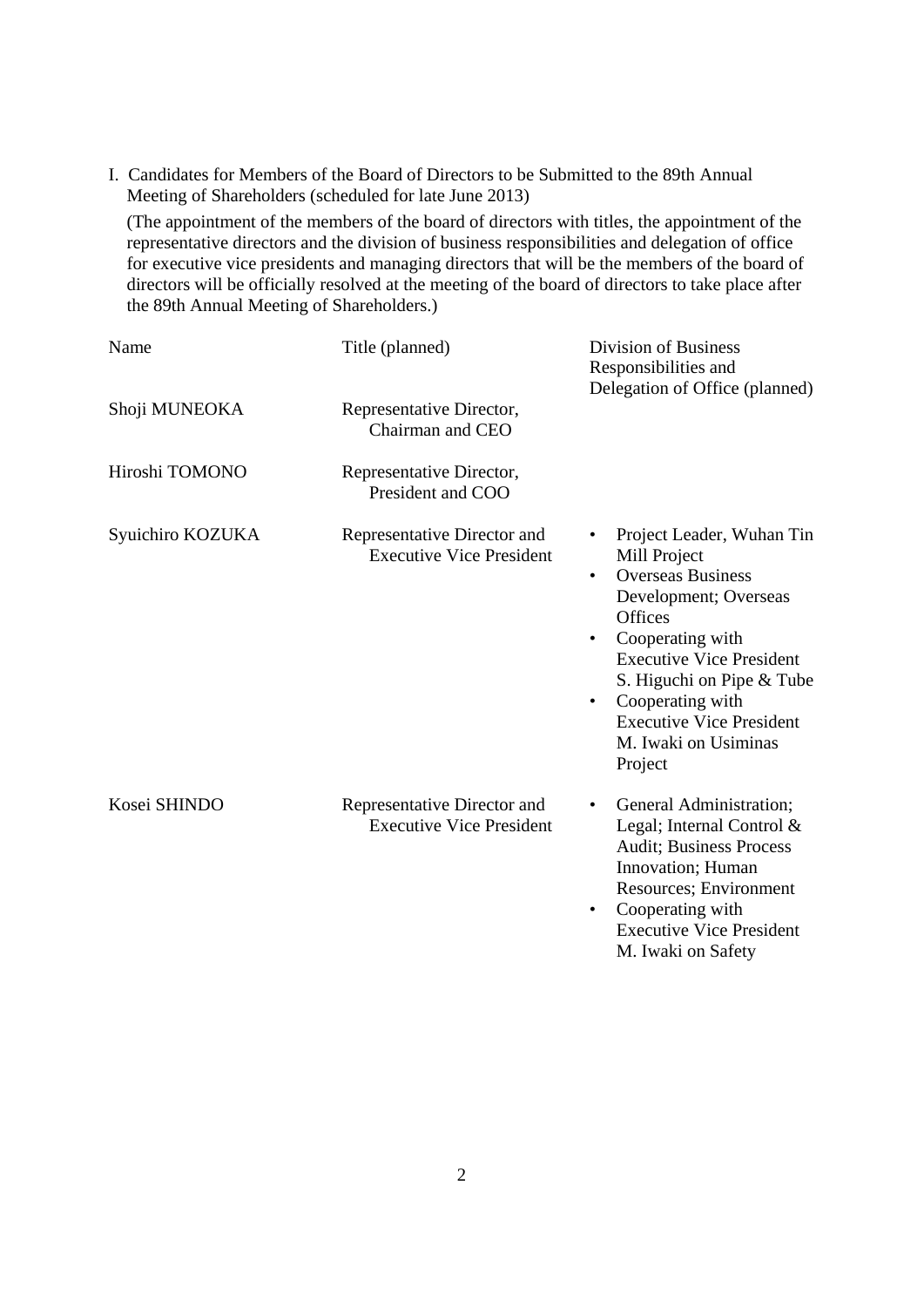| Masakazu IWAKI | Representative Director and<br><b>Executive Vice President</b> | Project Leader, Usiminas<br>Project<br>Intellectual Property;<br>$\bullet$<br>Safety; Technical<br>Administration &<br>Planning; Quality<br>Management; Plant<br><b>Engineering and Facility</b><br>Management; Ironmaking<br>Technology; Steelmaking<br>Technology; Slag &<br>Cement<br>Cooperating with<br>٠<br><b>Executive Vice President</b><br>K. Shindo on Environment                                                                                                                                                                                                                                  |
|----------------|----------------------------------------------------------------|----------------------------------------------------------------------------------------------------------------------------------------------------------------------------------------------------------------------------------------------------------------------------------------------------------------------------------------------------------------------------------------------------------------------------------------------------------------------------------------------------------------------------------------------------------------------------------------------------------------|
| Shinya HIGUCHI | Representative Director and<br><b>Executive Vice President</b> | Marketing Administration<br>$\bullet$<br>& Planning; Global<br>Marketing Administration<br>& Planning;<br>Transportation &<br>Logistics; Project<br>Development; Machinery<br>& Materials Procurement;<br><b>Steel Products Units;</b><br>Shanghai-Baoshan Cold-<br>rolled & Coated Sheet<br>Products Project; India<br>Continuous Annealing &<br>Processing Line Project;<br>Domestic Office and<br><b>Branches</b><br>Cooperating with<br><b>Executive Vice President</b><br>S. Kozuka on Overseas<br>Offices<br>Cooperating with<br>٠<br><b>Executive Vice President</b><br>M. Iwaki on Usiminas<br>Project |
| Katsuhiko OTA  | Representative Director and<br><b>Executive Vice President</b> | Corporate Planning; Group<br>Companies Planning;<br>Accounting & Finance;<br><b>Raw Materials</b><br>Cooperating with                                                                                                                                                                                                                                                                                                                                                                                                                                                                                          |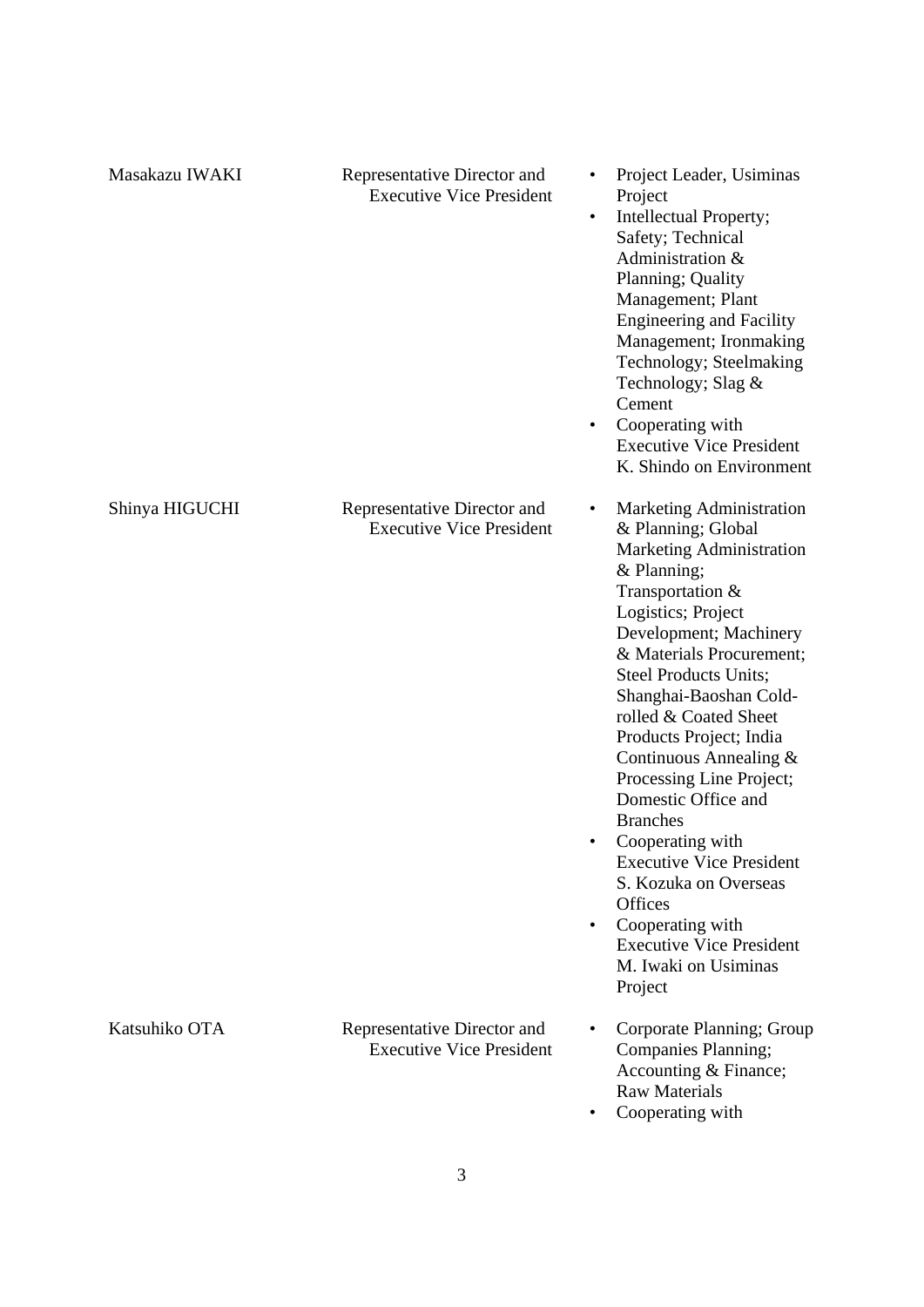|                        |                                                                |                        | <b>Executive Vice President</b><br>M. Iwaki on Usiminas<br>Project                                                                                                                                                                                                                                                                                                |
|------------------------|----------------------------------------------------------------|------------------------|-------------------------------------------------------------------------------------------------------------------------------------------------------------------------------------------------------------------------------------------------------------------------------------------------------------------------------------------------------------------|
| Akihiro MIYASAKA*      | Representative Director and<br><b>Executive Vice President</b> |                        | Head of Bureau, Technical<br>Research & Development<br><b>Bureau</b>                                                                                                                                                                                                                                                                                              |
| Kinya YANAGAWA         | Managing Director, Member of<br>the Board                      | $\bullet$<br>٠         | Intellectual Property;<br>Safety; Technical<br>Administration &<br>Planning; Quality<br>Management; Plant<br><b>Engineering and Facility</b><br>Management; Ironmaking<br>Technology; Steelmaking<br>Technology; Slag $&$<br>Cement<br>Rendering Assistance to<br><b>Executive Vice President</b><br>S. Higuchi on Steel<br><b>Products Units</b>                 |
| Soichiro SAKUMA        | Managing Director, Member of<br>the Board                      | $\bullet$              | General Administration;<br>Legal; Internal Control $\&$<br>Audit                                                                                                                                                                                                                                                                                                  |
| <b>Yasumitsu SAEKI</b> | Managing Director, Member of<br>the Board                      | $\bullet$<br>$\bullet$ | Head of Unit, Flat<br>Products Unit; Project<br>Leader, Shanghai-<br>Baoshan Cold-rolled &<br><b>Coated Sheet Products</b><br>Project; Project Leader,<br>India Continuous<br>Annealing & Processing<br>Line Project<br><b>Marketing Administration</b><br>& Planning; Global<br>Marketing Administration<br>& Planning;<br><b>Transportation &amp; Logistics</b> |
| Shinji MORINOBU*       | Managing Director, Member of<br>the Board                      | $\bullet$              | Head of Unit, Railway,<br>Automotive & Machinery<br>Parts Unit                                                                                                                                                                                                                                                                                                    |

\*New candidates for members of the board of directors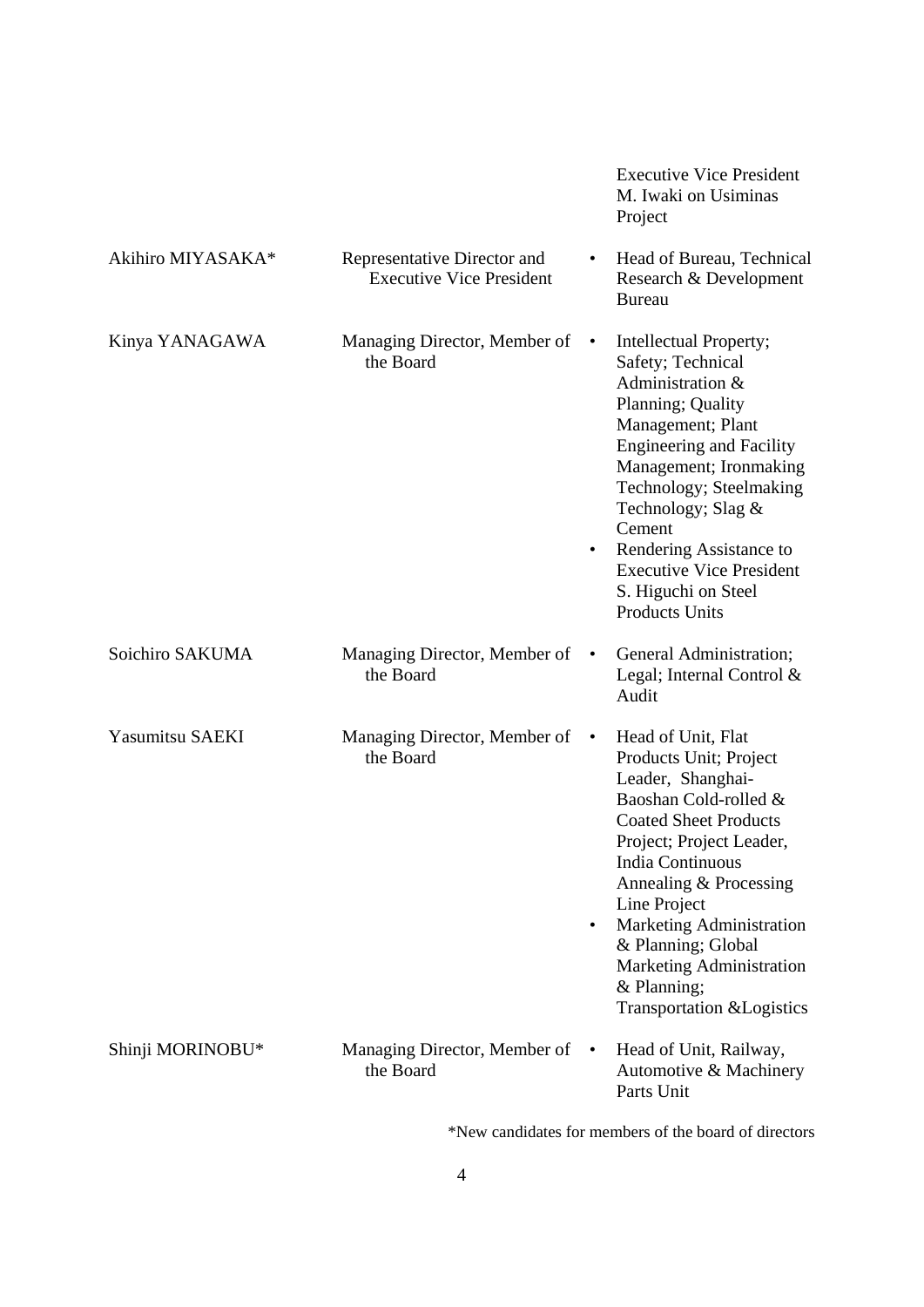Ⅱ. A change of the division of business responsibilities and delegation of office for executive vice presidents, managing directors and directors that will be the members of the board of directors, the appointment of Executive Vice President, Managing Executive Officers and Executive Officers and the division of business responsibilities and delegation of office for Executive Vice President, Managing Executive Officers and Executive Officers as of April 1

< Management Structure as of April 1, 2013>

## **Representative Director, Chairman and CEO**

Shoji MUNEOKA

## **Representative Director, President and COO**

Hiroshi TOMONO

#### **Representative Directors and Executive Vice Presidents**

| Syuichiro KOZUKA<br>$\bullet$         | Project Leader, Wuhan Tin Mill Project<br><b>Overseas Business Development; Overseas</b><br><b>Offices</b><br>Cooperating with Executive Vice President S.<br>Higuchi on Pipe & Tube<br>Cooperating with Executive Vice President M.<br>Iwaki on Usiminas Project                                                        |
|---------------------------------------|--------------------------------------------------------------------------------------------------------------------------------------------------------------------------------------------------------------------------------------------------------------------------------------------------------------------------|
| Kosei SHINDO<br>٠                     | General Administration; Legal; Internal Control<br>& Audit; Business Process Innovation; Human<br>Resources; Environment<br>Cooperating with Executive Vice President M.<br>Iwaki on Safety                                                                                                                              |
| Masakazu IWAKI<br>٠<br>$\bullet$<br>٠ | Project Leader, Usiminas Project<br>Intellectual Property; Safety; Technical<br>Administration & Planning; Quality<br>Management; Plant Engineering and Facility<br>Management; Ironmaking Technology;<br>Steelmaking Technology; Slag & Cement<br>Cooperating with Executive Vice President K.<br>Shindo on Environment |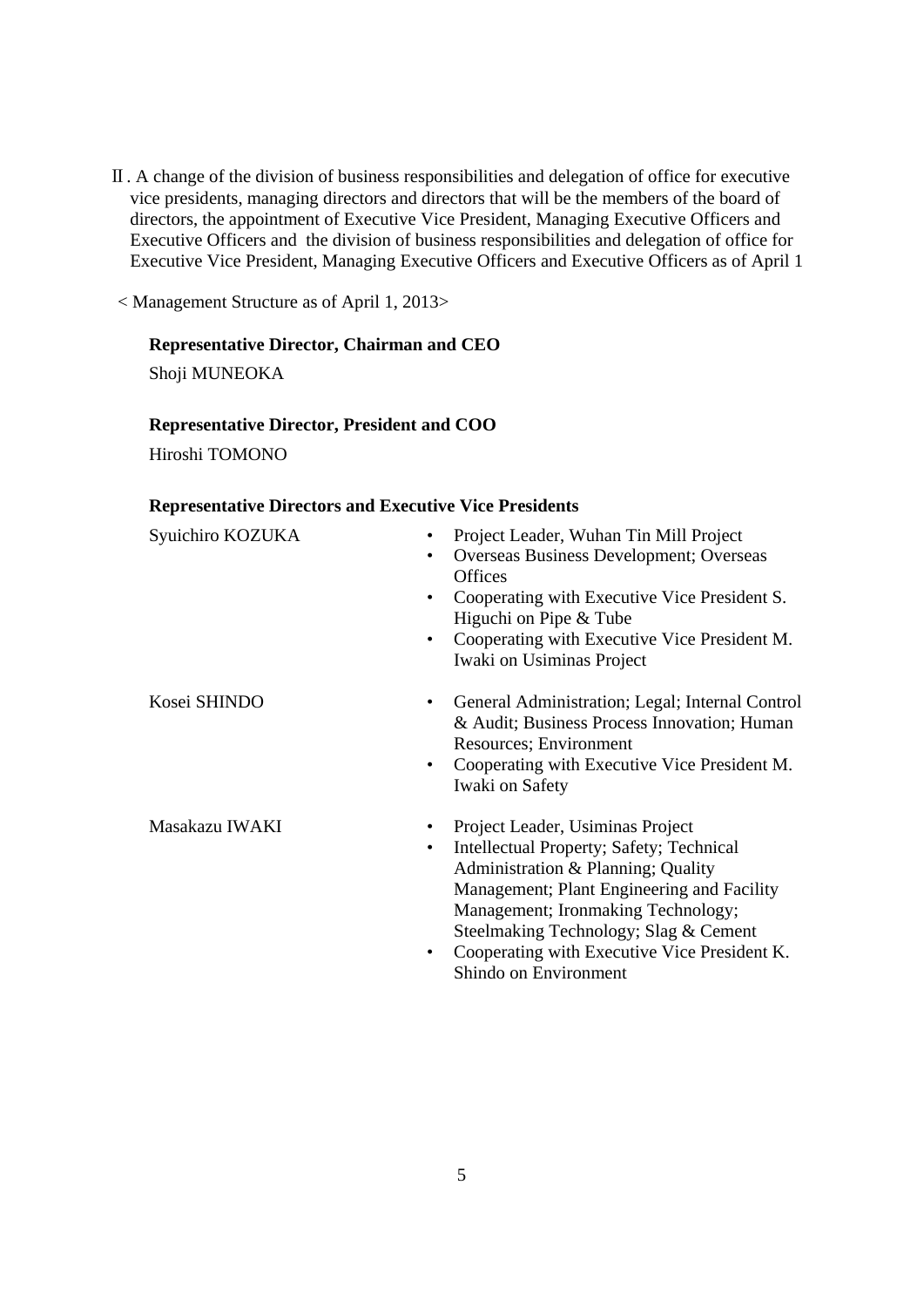| Shinya HIGUCHI | Marketing Administration & Planning; Global<br>$\bullet$<br>Marketing Administration & Planning;<br>Transportation & Logistics; Project<br>Development; Machinery & Materials<br>Procurement; Steel Products Units; Shanghai-<br>Baoshan Cold-rolled & Coated Sheet Products<br>Project; India Continuous Annealing &<br>Processing Line Project; Domestic Office and<br><b>Branches</b><br>Cooperating with Executive Vice President S.<br>Kozuka on Overseas Offices<br>$\bullet$ |
|----------------|-------------------------------------------------------------------------------------------------------------------------------------------------------------------------------------------------------------------------------------------------------------------------------------------------------------------------------------------------------------------------------------------------------------------------------------------------------------------------------------|
|                | Cooperating with Executive Vice President M.<br>Iwaki on Usiminas Project                                                                                                                                                                                                                                                                                                                                                                                                           |
| Katsuhiko OTA  | Corporate Planning; Group Companies Planning;<br>$\bullet$<br>Accounting & Finance; Raw Materials                                                                                                                                                                                                                                                                                                                                                                                   |

Iwaki on Usiminas Project

• Cooperating with Executive Vice President M.

 *Person in italic newly appointed as Representative Director and Executive Vice President* 

| <b>Managing Directors, Members of the Board</b> |                        |                                                                                                                                                                                                                                                                                                                               |
|-------------------------------------------------|------------------------|-------------------------------------------------------------------------------------------------------------------------------------------------------------------------------------------------------------------------------------------------------------------------------------------------------------------------------|
| Kinya YANAGAWA                                  |                        | Intellectual Property; Safety; Technical<br>Administration & Planning; Quality<br>Management; Plant Engineering and Facility<br>Management; Ironmaking Technology;<br>Steelmaking Technology; Slag & Cement<br>Rendering Assistance to Executive Vice<br>President S. Higuchi on Steel Products Units                         |
| Soichiro SAKUMA                                 |                        | General Administration; Legal; Internal Control<br>& Audit                                                                                                                                                                                                                                                                    |
| Yasumitsu SAEKI                                 | $\bullet$<br>$\bullet$ | Head of Unit, Flat Products Unit; Project Leader,<br>Shanghai-Baoshan Cold-rolled & Coated Sheet<br>Products Project; Project Leader, India<br>Continuous Annealing & Processing Line Project<br>Marketing Administration & Planning; Global<br>Marketing Administration & Planning;<br><b>Transportation &amp; Logistics</b> |
| Directors, Members of the Board<br>Akio MIMURA  |                        | Senior Advisor                                                                                                                                                                                                                                                                                                                |
| <b>Fumio HOMBE</b>                              |                        | Advisor to the President                                                                                                                                                                                                                                                                                                      |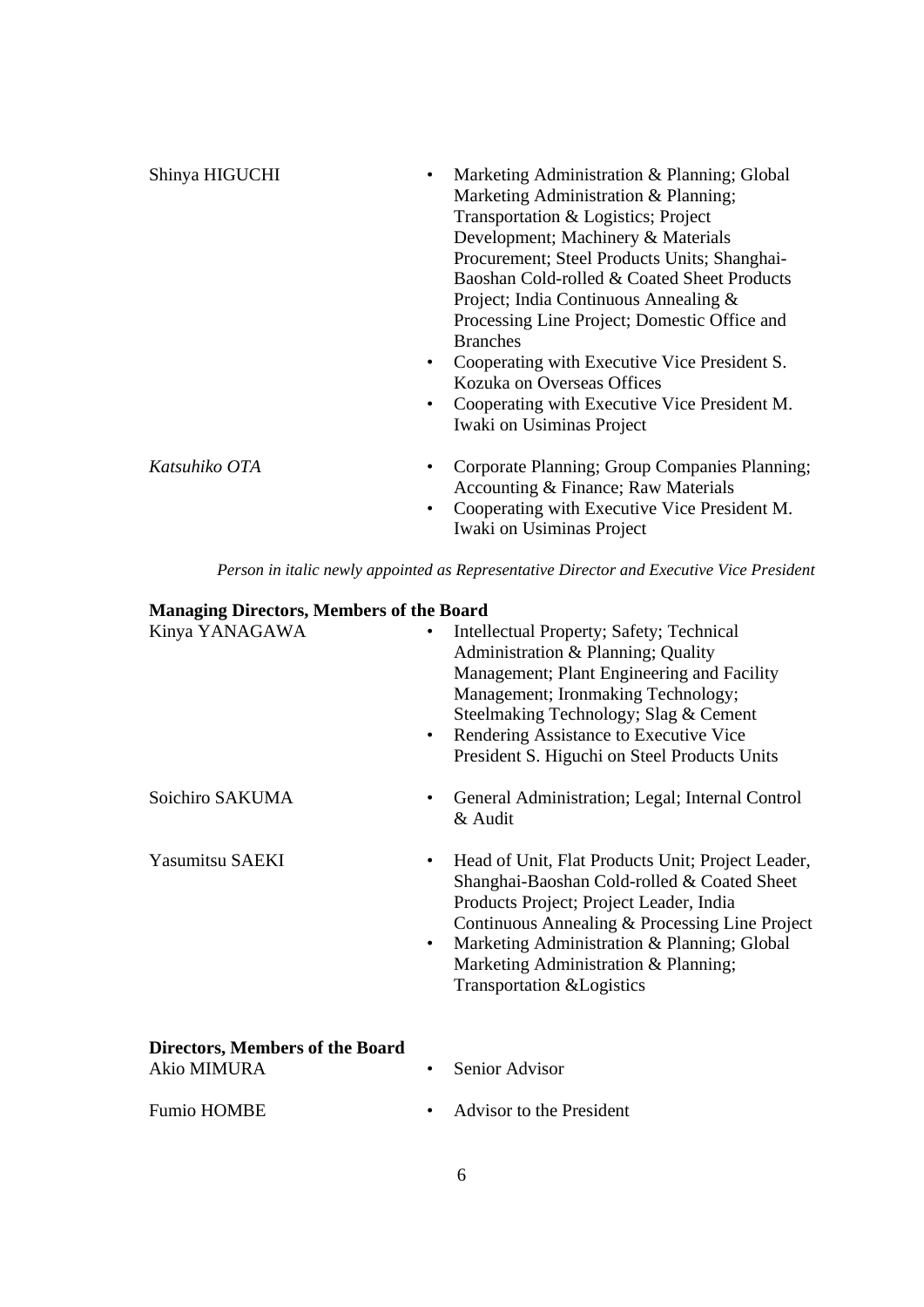| Norio KATSUYAMA                                      | Advisor to the President<br>$\bullet$                                                                                                                                                                                                                                 |
|------------------------------------------------------|-----------------------------------------------------------------------------------------------------------------------------------------------------------------------------------------------------------------------------------------------------------------------|
| Kiyotaka NOGI                                        | Advisor to the President<br>$\bullet$                                                                                                                                                                                                                                 |
| Takayoshi MEIGA                                      | Advisor to the President<br>$\bullet$                                                                                                                                                                                                                                 |
| <b>Executive Vice President</b><br>Akihiro MIYASAKA  | Head of Bureau, Technical Research &<br>$\bullet$<br>Development Bureau                                                                                                                                                                                               |
|                                                      | Person in italic newly appointed as Executive Vice President                                                                                                                                                                                                          |
| <b>Managing Executive Officers</b><br>Hiromichi AOKI | Environment<br>$\bullet$<br>Cooperating with Managing Director K.<br>$\bullet$<br>Yanagawa on Energy, Recycling and Slag<br>Rendering Assistance to Executive Vice<br>$\bullet$<br>President K. Shindo on Matters relating to<br><b>External Affairs</b>              |
| Shinya OKUDA                                         | Head of Office, Osaka Office<br>٠                                                                                                                                                                                                                                     |
| Takahisa MIYAKE                                      | Head of Works, Wakayama Works<br>٠                                                                                                                                                                                                                                    |
| <b>Atsuhiko YOSHIE</b>                               | Head of Laboratories, Steel Research<br>$\bullet$<br>Laboratories, Technical Research &<br>Development Bureau                                                                                                                                                         |
| <b>Masato YAMADA</b>                                 | Deputy Project Leader, Shanghai-Baoshan Cold-<br>٠<br>rolled & Coated Sheet Products Project; Deputy<br>Project Leader, India Continuous Annealing and<br>Processing Line Project<br>Cooperating with Head of Unit, Flat Products<br>Unit on Flat Products Technology |
| Shinji MORINOBU                                      | Head of Unit, Railway, Automotive &<br>٠<br>Machinery Parts Unit                                                                                                                                                                                                      |
| Hidemasa NAKAJIMA                                    | Head of Works, Kokura Works, Bar & Wire Rod<br>$\bullet$                                                                                                                                                                                                              |
| Katsuyoshi IWATA                                     | Unit<br>Head of Works, Kashima Works<br>٠                                                                                                                                                                                                                             |
| Masayuki SHIBATA                                     | Cooperating with Head of Unit, Bar & Wire Rod<br>٠<br>Unit on Bar & Wire Rod Technology                                                                                                                                                                               |
| Shinji FUJINO                                        | Head of Works, Kimitsu Works<br>٠                                                                                                                                                                                                                                     |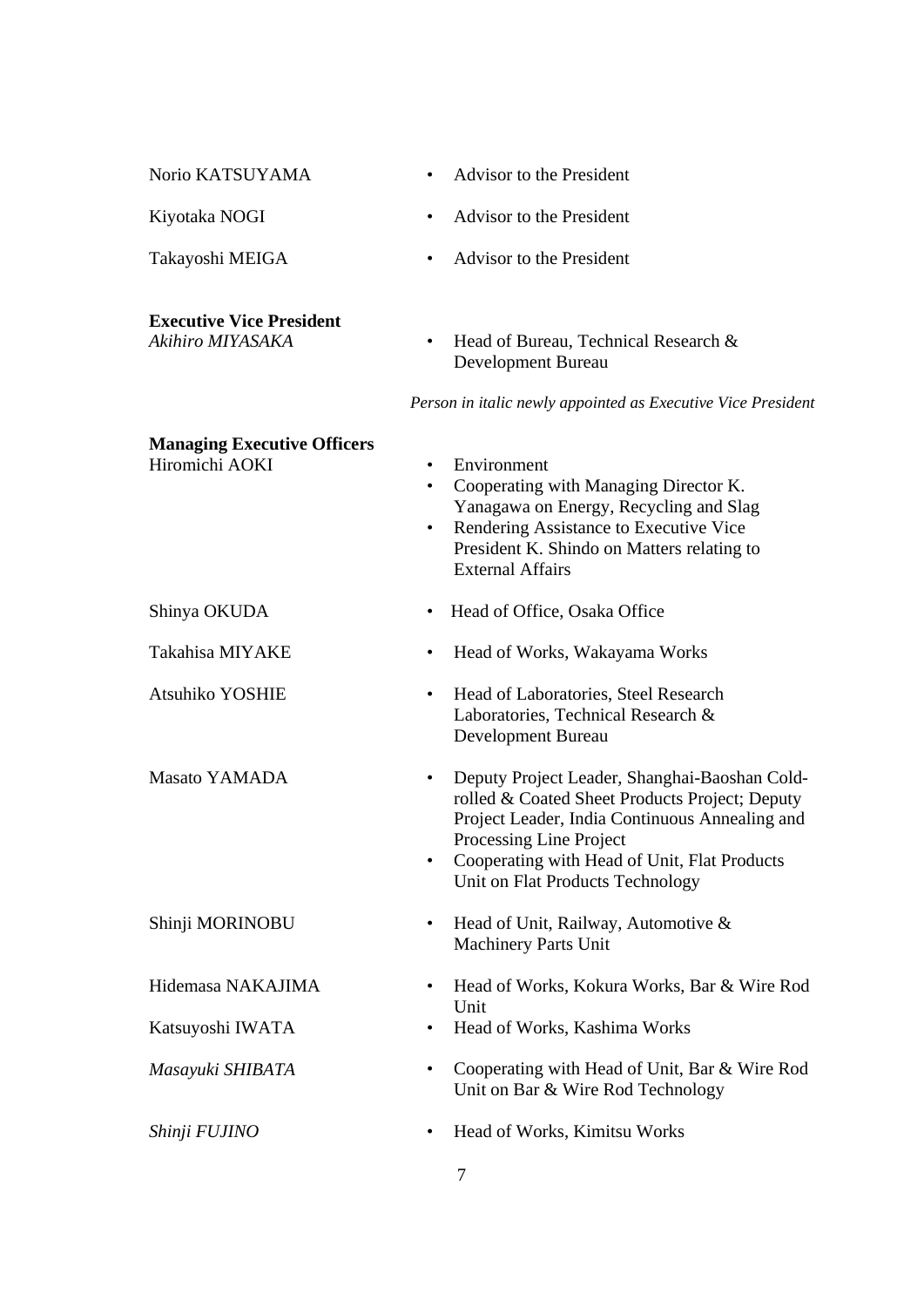| Eiji HASHIMOTO                              | Rendering Assistance to Executive Vice<br>$\bullet$<br>President S. Kozuka on the Americas<br>Rendering Assistance to Executive Vice<br>٠<br>President M. Iwaki on Usiminas Project<br>Cooperating with Head of Unit, Pipe & Tube<br>٠<br>Unit on Overseas Projects concerning Pipe &<br>Tube |
|---------------------------------------------|-----------------------------------------------------------------------------------------------------------------------------------------------------------------------------------------------------------------------------------------------------------------------------------------------|
| Yoshitsugu SAKAMOTO                         | Head of Works, Nagoya Works<br>٠                                                                                                                                                                                                                                                              |
| <b>Tatsuro SHIRASU</b>                      | Head of Office, Beijing Office<br>٠                                                                                                                                                                                                                                                           |
| Shinji SHIBAO                               | Head of Works, Oita Works<br>٠                                                                                                                                                                                                                                                                |
| Shinji TANIMOTO                             | Head of Works, Yawata Works<br>٠                                                                                                                                                                                                                                                              |
| Kenji TAKAHASHI                             | Vice Head of Laboratories, Steel Research<br>٠<br>Laboratories, Technical Research &<br>Development Bureau                                                                                                                                                                                    |
| Ritsuya IWAI                                | Head of Works, Amagasaki Works, Pipe & Tube<br>$\bullet$<br>Unit                                                                                                                                                                                                                              |
| Shinichi FUJIWARA                           | Raw Materials; Machinery & Materials<br>٠<br>Procurement                                                                                                                                                                                                                                      |
|                                             | Persons in italics newly appointed as Managing Executive Officers                                                                                                                                                                                                                             |
| <b>Executive Officers</b><br>Kenji HIWATARI | Advisor to the President<br>$\bullet$                                                                                                                                                                                                                                                         |
| Machi NAKATA                                | Head of Works, Osaka Steel Works, Railway,<br>٠<br>Automotive & Machinery Parts Unit                                                                                                                                                                                                          |
| Hiroki KAWABATA                             | Head of Unit, Pipe & Tube Unit                                                                                                                                                                                                                                                                |
| Tsuneo MIYAMOTO                             | Head of Division, Marketing Administration &<br>٠<br><b>Planning Division</b><br>Rendering Assistance to Managing Director Y.<br>٠<br>Saeki on Global Marketing Administration &<br>Planning and Transportation & Logistics                                                                   |
| <b>Toshiharu SAKAE</b>                      | Head of Division, Raw Materials Division-II<br>٠                                                                                                                                                                                                                                              |
| Toshiyuki KISHIBE                           | Vice Head of Unit, Flat Products Unit                                                                                                                                                                                                                                                         |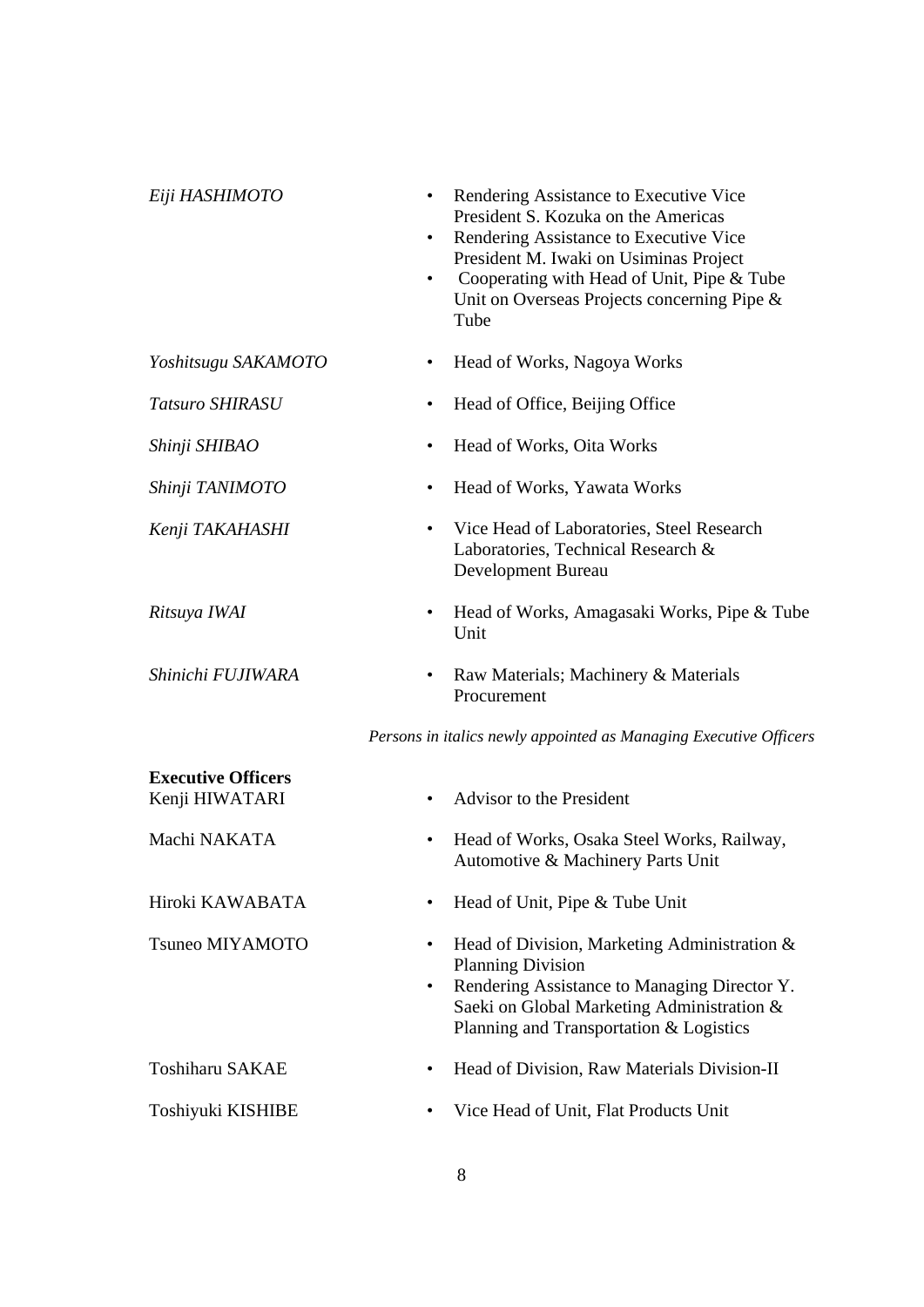| Koji TANABE           | Head of Works, Muroran Works, Bar & Wire<br>$\bullet$<br>Rod Unit                                                                                                                                                                                                                      |
|-----------------------|----------------------------------------------------------------------------------------------------------------------------------------------------------------------------------------------------------------------------------------------------------------------------------------|
| Yutaka TAKEUCHI       | Corporate Planning; Group Companies Planning<br>٠                                                                                                                                                                                                                                      |
| <b>Toru KANEKO</b>    | Rendering Assistance to Head of Unit, Flat<br>$\bullet$<br>Products Unit on Overseas Projects concerning<br><b>Flat Products</b>                                                                                                                                                       |
| Akihiko INOUE         | Head of Division, Flat Products Technology<br>$\bullet$<br>Division, Flat Products Unit; Deputy Project<br>Leader, Wuhan Tin Mill Project                                                                                                                                              |
| <b>Yasuto AGOU</b>    | Advisor to the President<br>$\bullet$                                                                                                                                                                                                                                                  |
| Hirotsune SATOH       | Head of Division, Human Resources Division<br>$\bullet$                                                                                                                                                                                                                                |
| Katsuhiro MIYAMOTO    | Head of Division, Accounting & Finance<br>$\bullet$<br>Division<br>Cooperating with Head of Division, General<br>$\bullet$<br><b>Administration Division on Public Relations</b>                                                                                                       |
| <b>Masato MATSUNO</b> | Head of Division, General Administration<br>$\bullet$<br>Division<br>Rendering Assistance to Managing Director S.<br>٠<br>Sakuma on Legal and Internal Control & Audit<br>Rendering Assistance to Executive Vice<br>$\bullet$<br>President K. Shindo on Business Process<br>Innovation |
| Shin NISHIURA         | Head of Division, Corporate Planning Division<br>$\bullet$                                                                                                                                                                                                                             |
| Hiroyuki UCHIDA       | Deputy Project Leader, Usiminas Project<br>Rendering Assistance to Managing Director K.<br>Yanagawa on Technical Assistance in Overseas<br>Projects                                                                                                                                    |
| Yoichi FURUTA         | Head of Division, Overseas Business<br>$\bullet$<br><b>Development Division</b>                                                                                                                                                                                                        |
| Hiroyuki NITTA        | Head of Division, Business Process Innovation<br>$\bullet$<br>Division                                                                                                                                                                                                                 |
| Kazuyuki ORITA        | Head of Center, Plant Engineering and Facility<br>$\bullet$<br><b>Management Center</b>                                                                                                                                                                                                |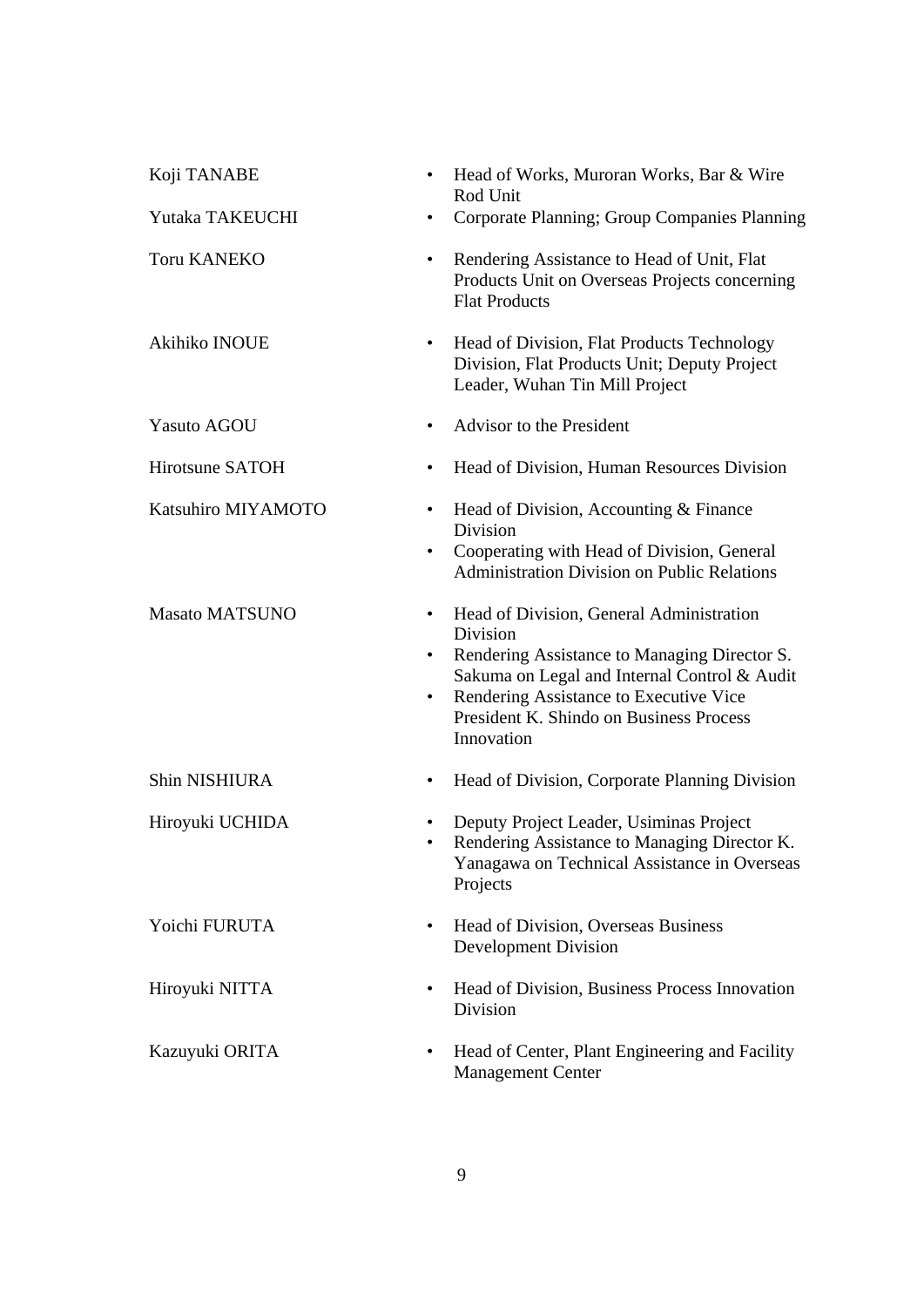| Tomoaki NAKAGAWA  |        | Head of Unit, Bar & Wire Rod Unit; Vice Head<br>of Unit, Flat Products Unit                                                                                                    |
|-------------------|--------|--------------------------------------------------------------------------------------------------------------------------------------------------------------------------------|
| Kazuhiro EGAWA    | ٠      | Cooperating with Head of Division, Overseas<br><b>Business Development Division on Overseas</b><br><b>Business Development</b>                                                 |
| Naoki KONNO       | ٠<br>٠ | Head of Division, Technical Administration $\&$<br><b>Planning Division</b><br>Rendering Assistance to Executive Vice<br>President K. Shindo on Business Process<br>Innovation |
| Toru TAKEGOSHI    | ٠<br>٠ | Head of Division, Group Companies Planning<br>Division<br>Cooperating with Head of Division, Human<br><b>Resources Division on Human Resources</b>                             |
| Atsushi IIJIMA    |        | Head of Unit, Plate Unit                                                                                                                                                       |
| Shinichi NAKAMURA |        | Head of Unit, Construction Products Unit                                                                                                                                       |
| Masaki IWASAKI    | ٠      | Head of Works, Hirohata Works                                                                                                                                                  |
| Toshihiko KUNISHI | ٠      | Vice Head of Unit, Pipe & Tube Unit                                                                                                                                            |

*Persons in italics newly appointed as Executive Officers*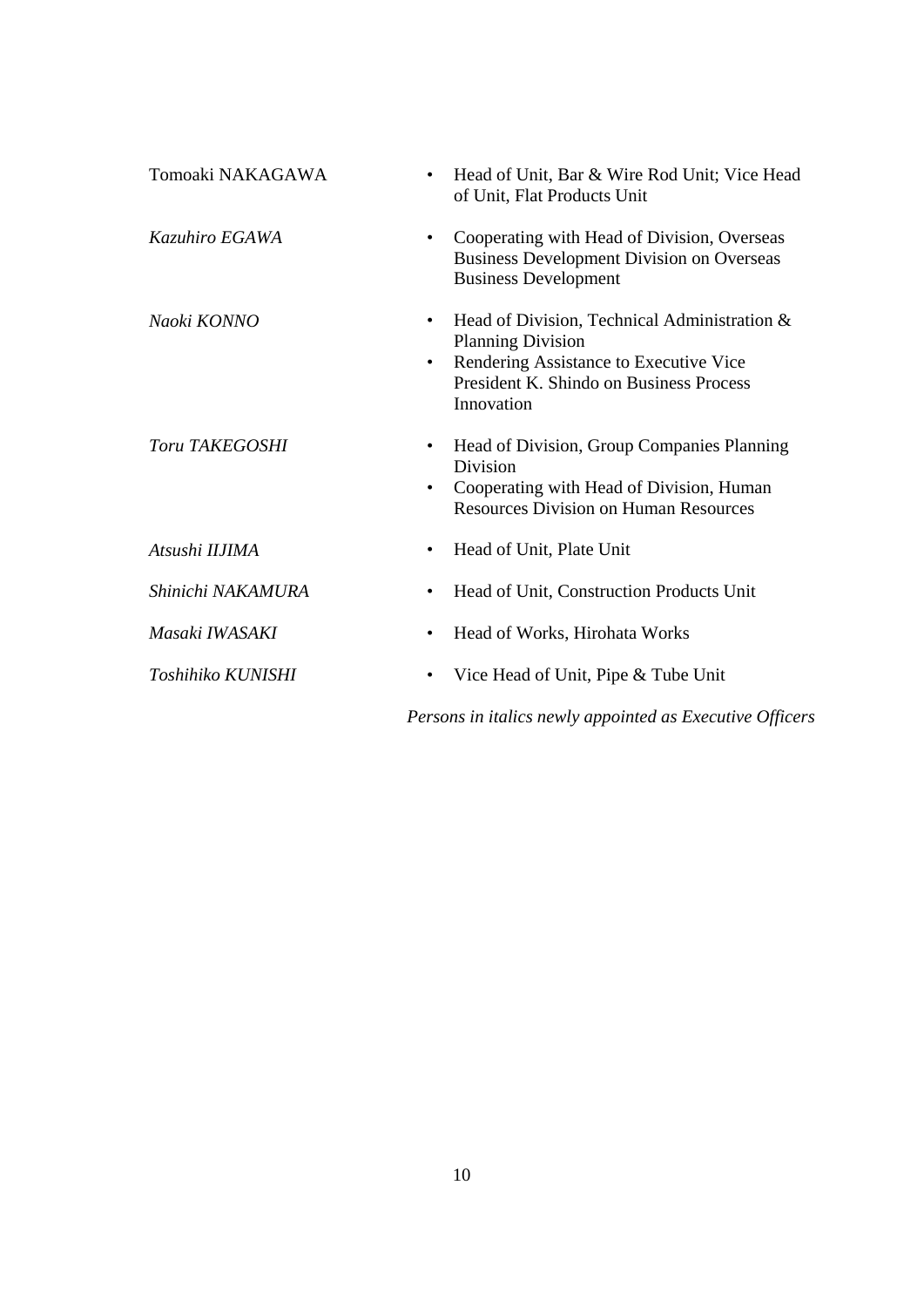Reference 1: Expected Management Structure as of the Date of the 89th Annual Meeting of Shareholders Scheduled in late June 2013 (at the Time of Completion of the Meeting of the Board of Directors to be Held after the Meeting of Shareholders)

### **Representative Director, Chairman and CEO**

Shoji MUNEOKA

## **Representative Director, President and COO**

Hiroshi TOMONO

### **Representative Directors and Executive Vice Presidents**

| Syuichiro KOZUKA | Project Leader, Wuhan Tin Mill Project<br><b>Overseas Business Development; Overseas</b><br>Offices<br>Cooperating with Executive Vice President S.<br>٠<br>Higuchi on Pipe & Tube<br>Cooperating with Executive Vice President M.<br>٠<br>Iwaki on Usiminas Project                                                               |
|------------------|------------------------------------------------------------------------------------------------------------------------------------------------------------------------------------------------------------------------------------------------------------------------------------------------------------------------------------|
| Kosei SHINDO     | General Administration; Legal; Internal Control<br>& Audit; Business Process Innovation; Human<br>Resources; Environment<br>Cooperating with Executive Vice President M.<br>٠<br>Iwaki on Safety                                                                                                                                   |
| Masakazu IWAKI   | Project Leader, Usiminas Project<br>Intellectual Property; Safety; Technical<br>٠<br>Administration & Planning; Quality<br>Management; Plant Engineering and Facility<br>Management; Ironmaking Technology;<br>Steelmaking Technology; Slag & Cement<br>Cooperating with Executive Vice President K.<br>٠<br>Shindo on Environment |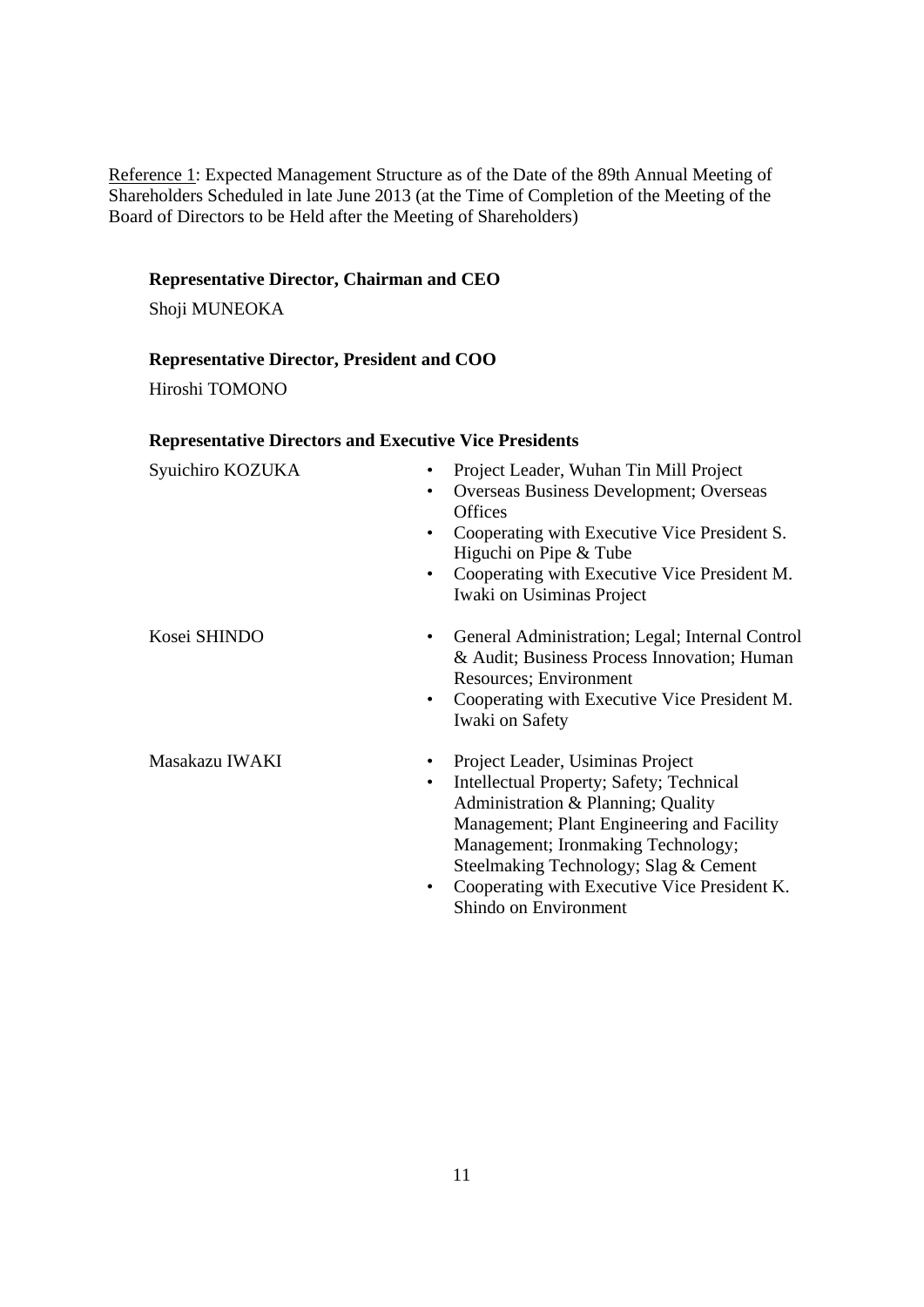| Shinya HIGUCHI   | Marketing Administration & Planning; Global<br>Marketing Administration & Planning;<br>Transportation & Logistics; Project<br>Development; Machinery & Materials<br>Procurement; Steel Products Units; Shanghai-<br>Baoshan Cold-rolled & Coated Sheet Products<br>Project; India Continuous Annealing &<br>Processing Line Project; Domestic Office and<br><b>Branches</b><br>Cooperating with Executive Vice President S.<br>$\bullet$<br>Kozuka on Overseas Offices<br>Cooperating with Executive Vice President M.<br>$\bullet$<br>Iwaki on Usiminas Project |
|------------------|------------------------------------------------------------------------------------------------------------------------------------------------------------------------------------------------------------------------------------------------------------------------------------------------------------------------------------------------------------------------------------------------------------------------------------------------------------------------------------------------------------------------------------------------------------------|
| Katsuhiko OTA    | Corporate Planning; Group Companies Planning;<br>Accounting & Finance; Raw Materials<br>Cooperating with Executive Vice President M.<br>Iwaki on Usiminas Project                                                                                                                                                                                                                                                                                                                                                                                                |
| Akihiro MIYASAKA | Head of Bureau, Technical Research &<br>٠<br>Development Bureau                                                                                                                                                                                                                                                                                                                                                                                                                                                                                                  |

# **Managing Directors, Members of the Board**

| Kinya YANAGAWA         | Intellectual Property; Safety; Technical<br>$\bullet$<br>Administration & Planning; Quality<br>Management; Plant Engineering and Facility<br>Management; Ironmaking Technology;<br>Steelmaking Technology; Slag & Cement<br>Rendering Assistance to Executive Vice<br>$\bullet$<br>President S. Higuchi on Steel Products Units              |
|------------------------|----------------------------------------------------------------------------------------------------------------------------------------------------------------------------------------------------------------------------------------------------------------------------------------------------------------------------------------------|
| Soichiro SAKUMA        | General Administration; Legal; Internal Control<br>& Audit                                                                                                                                                                                                                                                                                   |
| <b>Yasumitsu SAEKI</b> | Head of Unit, Flat Products Unit; Project Leader,<br>$\bullet$<br>Shanghai-Baoshan Cold-rolled & Coated Sheet<br>Products Project; Project Leader, India<br>Continuous Annealing & Processing Line Project<br>Marketing Administration & Planning; Global<br>$\bullet$<br>Marketing Administration & Planning;<br>Transportation & Logistics |
| Shinji MORINOBU        | Head of Unit, Railway, Automotive &<br>$\bullet$<br><b>Machinery Parts Unit</b>                                                                                                                                                                                                                                                              |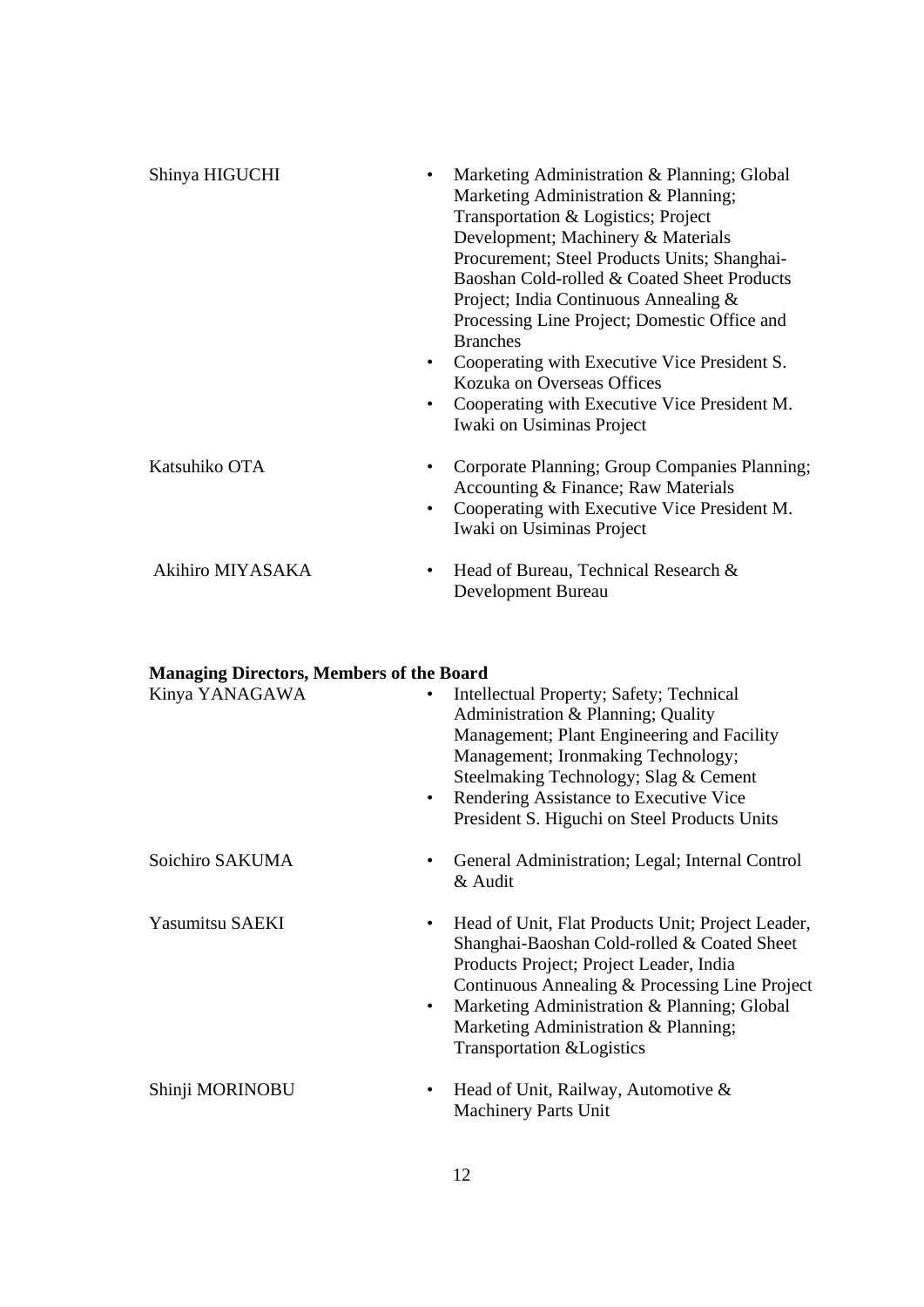| <b>Managing Executive Officers</b><br>Hiromichi AOKI | Environment<br>$\bullet$<br>Cooperating with Managing Director K.<br>$\bullet$<br>Yanagawa on Energy, Recycling and Slag<br>Rendering Assistance to Executive Vice<br>٠<br>President K. Shindo on Matters relating to<br><b>External Affairs</b>                                    |
|------------------------------------------------------|-------------------------------------------------------------------------------------------------------------------------------------------------------------------------------------------------------------------------------------------------------------------------------------|
| Shinya OKUDA                                         | Head of Office, Osaka Office<br>$\bullet$                                                                                                                                                                                                                                           |
| Takahisa MIYAKE                                      | Head of Works, Wakayama Works<br>$\bullet$                                                                                                                                                                                                                                          |
| <b>Atsuhiko YOSHIE</b>                               | Head of Laboratories, Steel Research<br>$\bullet$<br>Laboratories, Technical Research &<br>Development Bureau                                                                                                                                                                       |
| <b>Masato YAMADA</b>                                 | Deputy Project Leader, Shanghai-Baoshan Cold-<br>$\bullet$<br>rolled & Coated Sheet Products Project; Deputy<br>Project Leader, India Continuous Annealing and<br>Processing Line Project<br>Cooperating with Head of Unit, Flat Products<br>٠<br>Unit on Flat Products Technology  |
| Hidemasa NAKAJIMA                                    | Head of Works, Kokura Works, Bar & Wire Rod<br>$\bullet$<br>Unit                                                                                                                                                                                                                    |
| Katsuyoshi IWATA                                     | Head of Works, Kashima Works<br>$\bullet$                                                                                                                                                                                                                                           |
| Masayuki SHIBATA                                     | Cooperating with Head of Unit, Bar & Wire Rod                                                                                                                                                                                                                                       |
| Shinji FUJINO                                        | Unit on Bar & Wire Rod Technology<br>Head of Works, Kimitsu Works<br>٠                                                                                                                                                                                                              |
| Eiji HASHIMOTO                                       | Rendering Assistance to Executive Vice<br>$\bullet$<br>President S. Kozuka on the Americas<br>Rendering Assistance to Executive Vice<br>President M. Iwaki on Usiminas Project<br>Cooperating with Head of Unit, Pipe & Tube<br>Unit on Overseas Projects concerning Pipe &<br>Tube |
| Yoshitsugu SAKAMOTO                                  | Head of Works, Nagoya Works                                                                                                                                                                                                                                                         |
| <b>Tatsuro SHIRASU</b>                               | Head of Office, Beijing Office                                                                                                                                                                                                                                                      |
| Shinji SHIBAO                                        | Head of Works, Oita Works                                                                                                                                                                                                                                                           |
| Shinji TANIMOTO                                      | Head of Works, Yawata Works                                                                                                                                                                                                                                                         |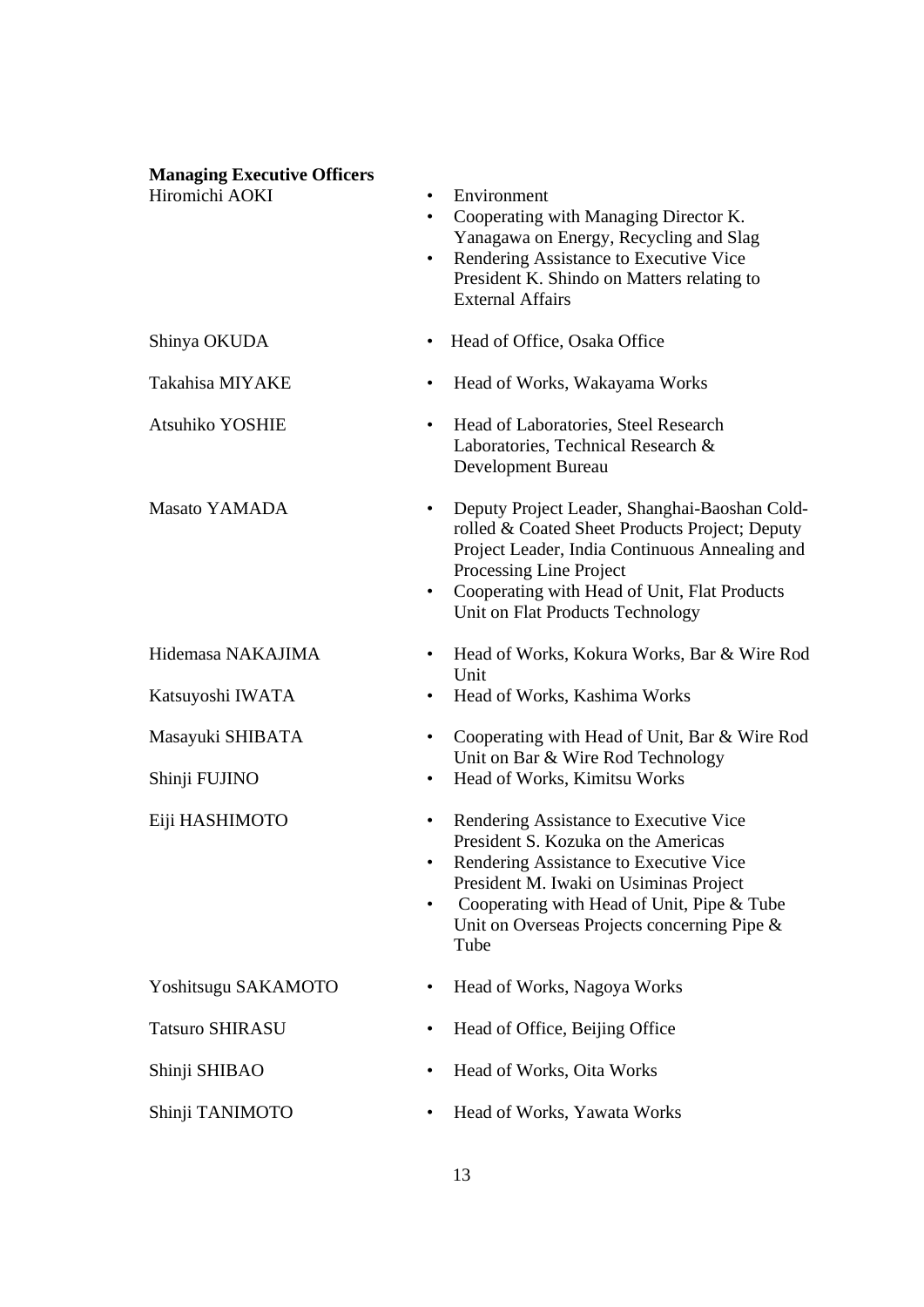| Kenji TAKAHASHI                           | Vice Head of Laboratories, Steel Research<br>Laboratories, Technical Research &<br>Development Bureau                                                                                                                                       |
|-------------------------------------------|---------------------------------------------------------------------------------------------------------------------------------------------------------------------------------------------------------------------------------------------|
| Ritsuya IWAI                              | Head of Works, Amagasaki Works, Pipe & Tube<br>Unit                                                                                                                                                                                         |
| Shinichi FUJIWARA                         | Raw Materials; Machinery & Materials<br>$\bullet$<br>Procurement                                                                                                                                                                            |
| <b>Executive Officers</b><br>Machi NAKATA | Head of Works, Osaka Steel Works, Railway,<br>Automotive & Machinery Parts Unit                                                                                                                                                             |
| Hiroki KAWABATA                           | Head of Unit, Pipe & Tube Unit<br>$\bullet$                                                                                                                                                                                                 |
| Tsuneo MIYAMOTO                           | Head of Division, Marketing Administration &<br>$\bullet$<br><b>Planning Division</b><br>Rendering Assistance to Managing Director Y.<br>$\bullet$<br>Saeki on Global Marketing Administration &<br>Planning and Transportation & Logistics |
| <b>Toshiharu SAKAE</b>                    | Head of Division, Raw Materials Division-II<br>٠                                                                                                                                                                                            |
| Toshiyuki KISHIBE                         | Vice Head of Unit, Flat Products Unit                                                                                                                                                                                                       |
| Koji TANABE                               | Head of Works, Muroran Works, Bar & Wire<br>Rod Unit                                                                                                                                                                                        |
| Yutaka TAKEUCHI                           | Corporate Planning; Group Companies Planning<br>٠                                                                                                                                                                                           |
| <b>Toru KANEKO</b>                        | Rendering Assistance to Head of Unit, Flat<br>$\bullet$<br>Products Unit on Overseas Projects concerning<br><b>Flat Products</b>                                                                                                            |
| Akihiko INOUE                             | Head of Division, Flat Products Technology<br>٠<br>Division, Flat Products Unit; Deputy Project<br>Leader, Wuhan Tin Mill Project                                                                                                           |
| Hirotsune SATOH                           | Head of Division, Human Resources Division                                                                                                                                                                                                  |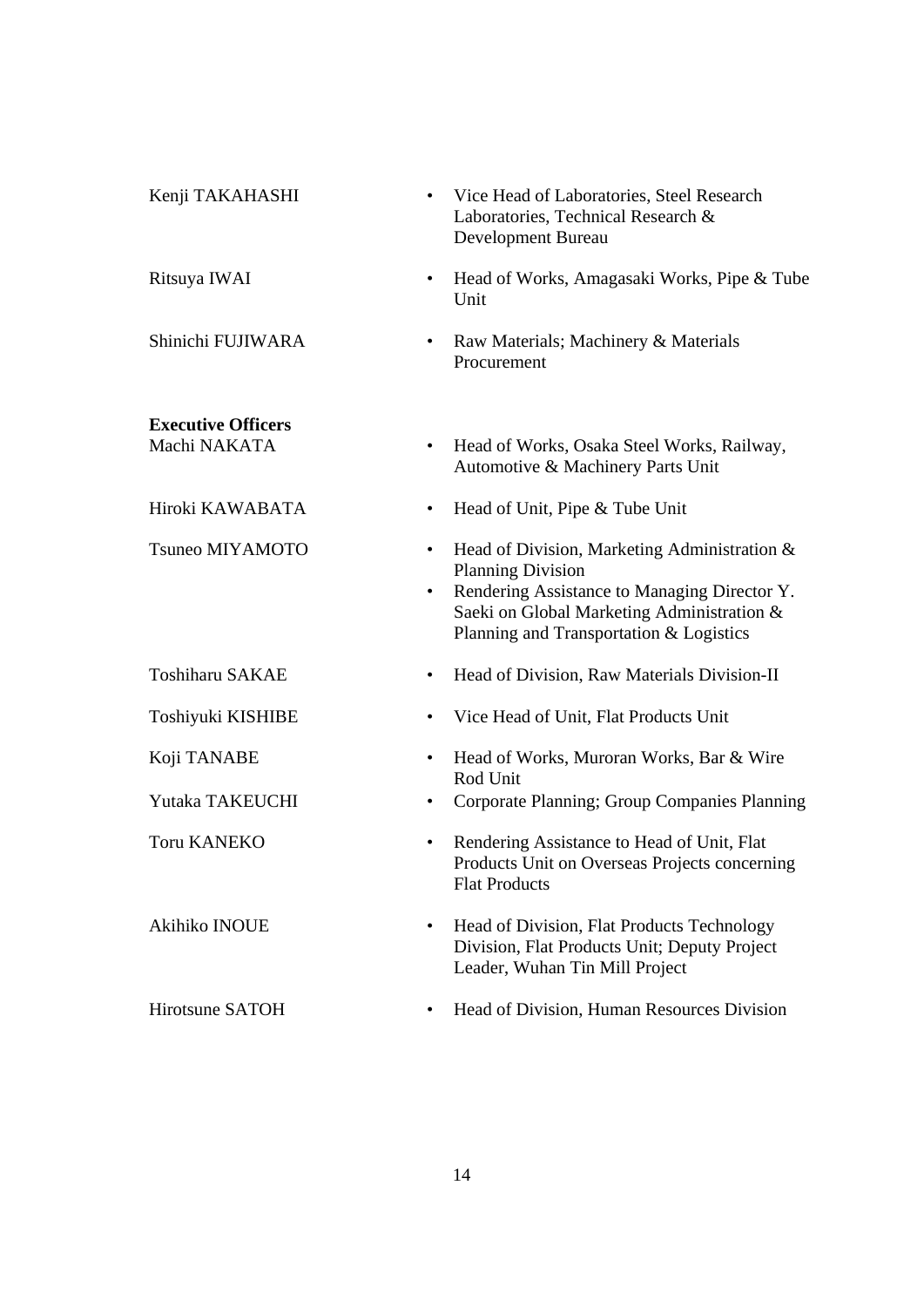| Katsuhiro MIYAMOTO    | Head of Division, Accounting & Finance<br>$\bullet$<br>Division<br>Cooperating with Head of Division, General<br>$\bullet$<br><b>Administration Division on Public Relations</b>                                                                                                               |
|-----------------------|------------------------------------------------------------------------------------------------------------------------------------------------------------------------------------------------------------------------------------------------------------------------------------------------|
| <b>Masato MATSUNO</b> | Head of Division, General Administration<br>$\bullet$<br>Division<br>Rendering Assistance to Managing Director S.<br>$\bullet$<br>Sakuma on Legal and Internal Control & Audit<br>Rendering Assistance to Executive Vice<br>$\bullet$<br>President K. Shindo on Business Process<br>Innovation |
| <b>Shin NISHIURA</b>  | Head of Division, Corporate Planning Division<br>$\bullet$                                                                                                                                                                                                                                     |
| Hiroyuki UCHIDA       | Deputy Project Leader, Usiminas Project<br>Rendering Assistance to Managing Director K.<br>Yanagawa on Technical Assistance in Overseas<br>Projects                                                                                                                                            |
| Yoichi FURUTA         | Head of Division, Overseas Business<br>$\bullet$<br><b>Development Division</b>                                                                                                                                                                                                                |
| Hiroyuki NITTA        | Head of Division, Business Process Innovation<br>$\bullet$<br>Division                                                                                                                                                                                                                         |
| Kazuyuki ORITA        | Head of Center, Plant Engineering and Facility<br>$\bullet$<br><b>Management Center</b>                                                                                                                                                                                                        |
| Tomoaki NAKAGAWA      | Head of Unit, Bar & Wire Rod Unit; Vice Head<br>٠<br>of Unit, Flat Products Unit                                                                                                                                                                                                               |
| Kazuhiro EGAWA        | Cooperating with Head of Division, Overseas<br><b>Business Development Division on Overseas</b><br><b>Business Development</b>                                                                                                                                                                 |
| Naoki KONNO           | Head of Division, Technical Administration &<br>$\bullet$<br><b>Planning Division</b><br>Rendering Assistance to Executive Vice<br>$\bullet$<br>President K. Shindo on Business Process<br>Innovation                                                                                          |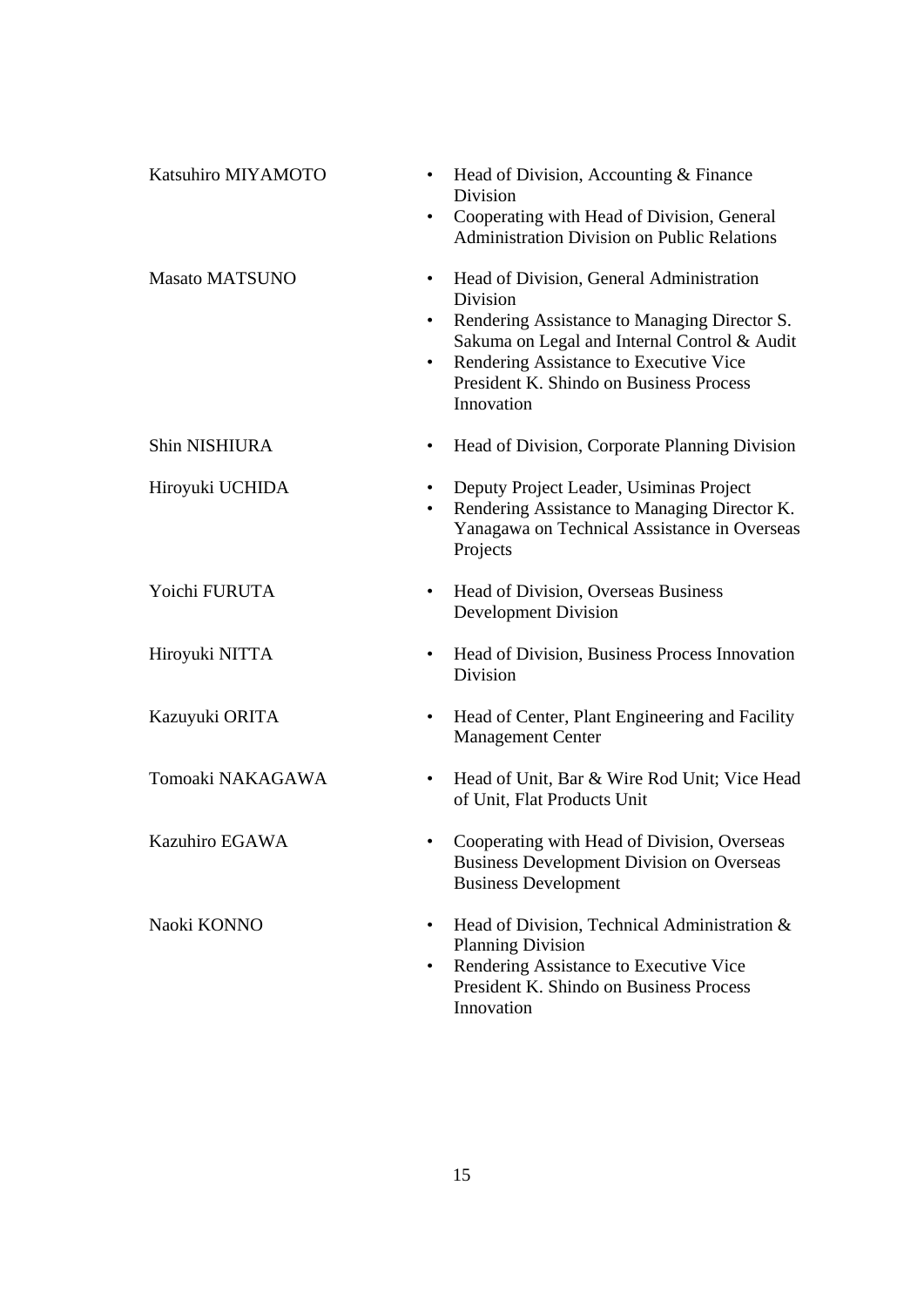- Toru TAKEGOSHI Head of Division, Group Companies Planning Division
	- Cooperating with Head of Division, Human Resources Division on Human Resources
- Atsushi IIJIMA Head of Unit, Plate Unit
- Shinichi NAKAMURA Head of Unit, Construction Products Unit
- Masaki IWASAKI Head of Works, Hirohata Works
- Toshihiko KUNISHI Vice Head of Unit, Pipe & Tube Unit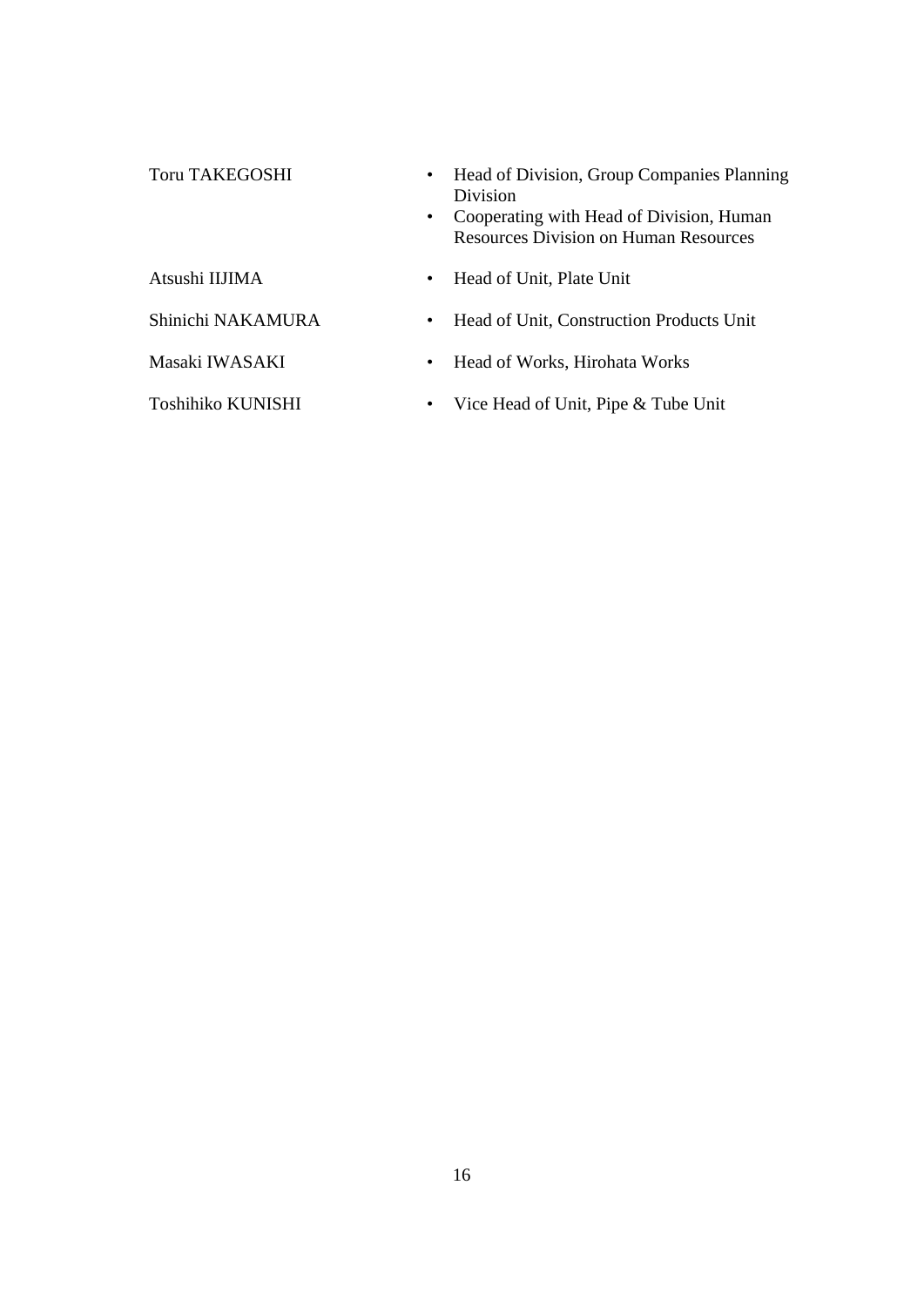<Reference 2: Executive Officers to be newly appointed on April 1, 2013>

| Kazuhiro EGAWA<br>$\bullet$ | <b>Executive Counsellor</b><br>General Manager, Head of Div., Global<br>Marketing Administration & Planning Div.<br>General Manager, Head of Div., Flat Products<br>Global Marketing Div., Flat Products Unit |
|-----------------------------|---------------------------------------------------------------------------------------------------------------------------------------------------------------------------------------------------------------|
| Naoki KONNO                 | General Manager, Head of Div., Production &<br>Technical Control Div., Nagoya Works                                                                                                                           |
| <b>Toru TAKEGOSHI</b>       | General Manager, Human Resources Div.                                                                                                                                                                         |
| Atsushi IIJIMA<br>٠         | General Manager, Head of Div., Construction<br>Products Marketing Div., Construction Products<br>Unit                                                                                                         |
| Shinichi NAKAMURA           | General Manager, Head of Div., Automotive Flat<br>Products Div., Flat Products Unit                                                                                                                           |
| Masaki IWASAKI<br>٠         | General Manager, Head of Div., Steelmaking<br>Technology Div.                                                                                                                                                 |
| Toshihiko KUNISHI<br>٠      | General Manager, Head of Div., Oil Country<br>Tubular Goods & Line Pipe Marketing Div., Pipe<br>& Tube Unit                                                                                                   |